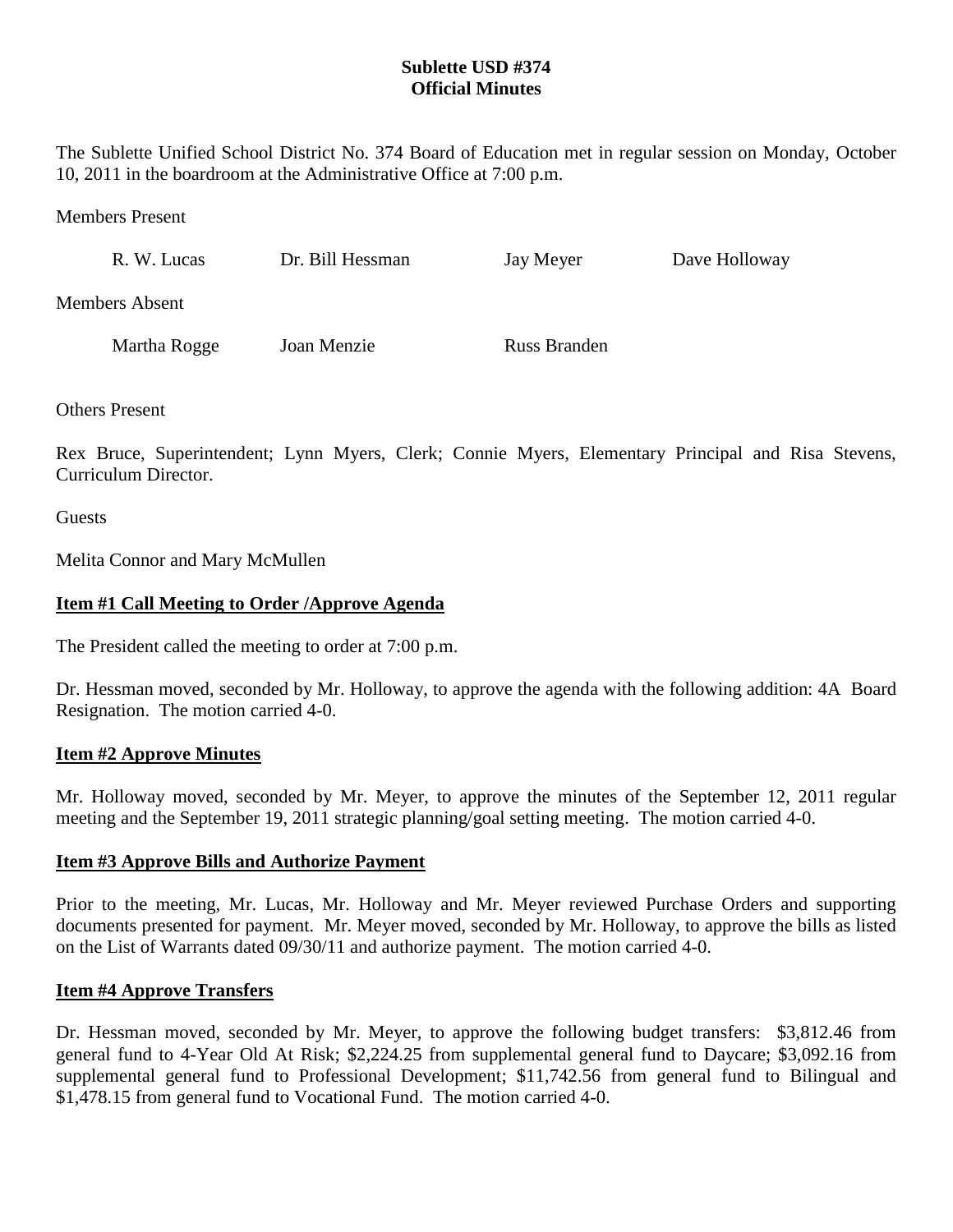Board Minutes Page 2 October 10, 2011

## **PUBLIC FORUM**

Melita Connor addressed the board regarding selection of homecoming candidates.

### **Reports**

### Curriculum

Mrs. Stevens reported on the human growth and development curriculum currently being used in the district. She presented the following people for the board to approve: Fine Arts SAC, Tamitha Thomas; Counseling SAC, Mikelyn Holloway; Language Arts SAC, Matt Fox, Christa Rigel and Jessica Ball; Math SAC, Jessica Ball, Victor Rogers and Cheri Simpson; CCC, Mary Meyers. Mr. Holloway moved, seconded by Mr. Meyer, to approve the new subject area committee members. The motion carried 4-0.

### **Principals**

Mr. Pena was at the Jim Knight Instructional Coaching workshop in Lawrence. He had a written report for the board.

Mrs. Myers introduced Mary McMullen who did a presentation on the response systems (clickers) that the elementary school uses to improve student achievement.

#### SWPRSC/HPEC

Mr. Meyer reported on the SWPRSC Board meeting. Mr. Lucas reported on the HPEC meeting.

### Superintendent:

Mr. Bruce reported on the KASB/KSDE/USA regional meeting in Dodge City October 5, 2011. He also gave the board an update on the wind generator.

#### **Item #4A Board Resignation**

Mr. Lucas read a letter of resignation from Russ Branden. Mr. Holloway moved, seconded by Dr. Hessman, to accept the resignation of Mr. Branden with thanks for his years of service and dedication to the board of education. The motion carried 4-0.

### **Item #5 Executive Session – Non-elected Personnel**

Mr. Meyer moved, seconded by Mr. Holloway, to go into executive session to discuss non-elected personnel, in order protect the privacy interest of an identifiable individual(s), to include Mr. Bruce in executive session, and to reconvene to open session in the boardroom at 8:30 p.m. The motion carried 4-0.

The Board reconvened to open session at 8:30 p.m.

Mr. Meyer moved, seconded by Mr. Holloway, to go into executive session to discuss non-elected personnel, in order protect the privacy interest of an identifiable individual(s), to include Mr. Bruce in executive session, and to reconvene to open session in the boardroom at 8:40 p.m. The motion carried 4-0.